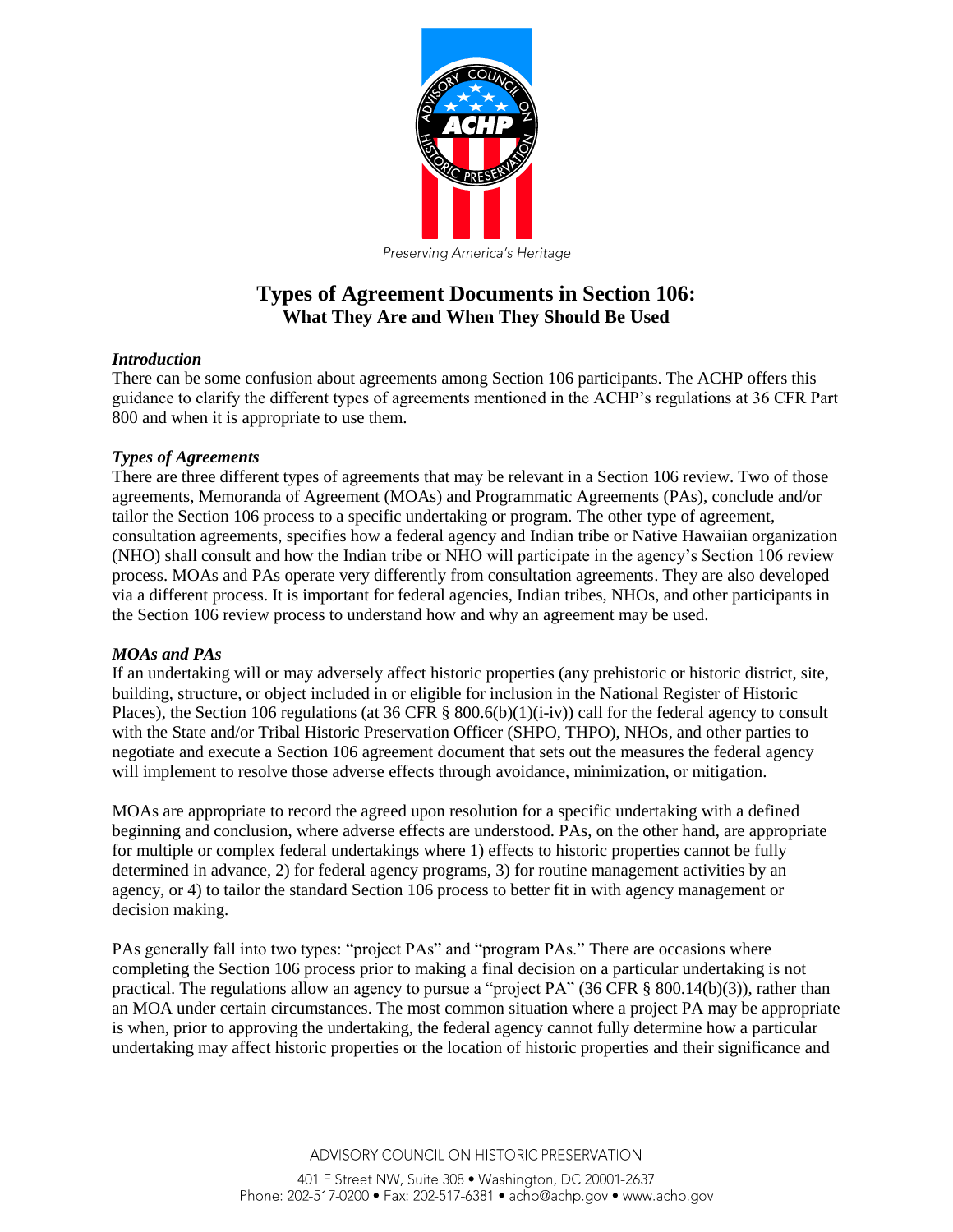character.1 For instance, the agency may be required by law to make a final decision on an undertaking within a timeframe that simply cannot accommodate the standard Section 106 process, particularly when the undertaking's area of potential effects encompasses large areas of land or when the undertaking may consist of multiple activities that could adversely affect historic properties.2

Federal agencies should consider the views of consulting parties in deciding whether an MOA or PA is the appropriate Section 106 agreement. In addition to considering the views of the SHPO for undertakings off tribal lands, it is important that the agency also consider the views of Indian tribes and NHOs regarding the development of any agreement that has implications for the treatment of historic properties of religious and cultural significance to them. The agency should coordinate early with interested Indian tribes and NHOs in the development of such an agreement. Tribes and NHOs should have an opportunity to share their views on whether a programmatic approach allows for meaningful ongoing consultation and to participate in the drafting of consultation provisions in PAs. The consulting parties can also seek guidance at any point from ACHP staff about which kind of agreement document (MOA or PA) is most appropriate to any situation.

## *Executing an MOA or PA*

The required signatories to execute an MOA or PA are the federal agency, the SHPO/THPO (if on tribal lands), and the ACHP (if participating). Outside the situations described below, no other parties may be required signatories to an MOA or PA.

## *On Tribal Lands*

l

Where an undertaking would occur on or affect historic properties located on tribal lands, the required signatories are the federal agency, the SHPO (only in certain circumstances3), the THPO (or designated tribal official if the tribe has not assumed THPO duties), and the ACHP (if participating). In this situation, the MOA or PA cannot be executed unless it is signed by the THPO or Indian tribe (where there is no designated THPO). An Indian tribe that has not assumed THPO duties may notify the agency in writing

<sup>1</sup> Note that 36 CFR §§ 800.4(b)(2) and 800.5(a)(3) allow an agency to phase its identification and evaluation of historic properties and assessment of effects if specifically provided in an MOA or a PA. 2 A federal agency may also pursue a "program PA" (36 CFR § 800.14(b)(2)) when it wants to create a Section 106 process that differs from the standard review process and that will apply to all undertakings under a particular program. Reasons justifying program PAs include having a program that has undertakings with similar or repetitive effects on historic properties to avoid the need for a separate Section 106 review for each project (e.g., Community Development Block Grant agreements), or that relies on delegating major decision-making responsibilities to non-federal parties (e.g., Federal Highway Administration delegation of certain Section 106 responsibilities to state departments of transportation). The ACHP has helped develop numerous program PAs for routine management of real property, land, and historic properties at federal facilities like military installations, national forests, national energy laboratories, Veterans Affairs Medical Centers, and National Aeronautics and Space Administration centers.

<sup>3</sup> Those circumstances are (1) where part of the undertaking would occur on or affect historic properties located off of tribal lands; (2) where the undertaking would occur on or affect historic properties located on tribal lands but there is no designated THPO for that tribe; or (3) if the Indian tribe agrees to include the SHPO pursuant to 36 CFR § 800.3(f)(3). Further, Section 101(d)(2)(D)(iii) of the NHPA authorizes owners of properties on tribal lands which are neither owned by a member of the tribe or held in trust by the Secretary of the Interior for the benefit of the tribe to request the SHPO to participate in the Section 106 process in addition to the THPO (54 U.S.C. § 302702(4)(C); 36 CFR § 800.3(c)(1)).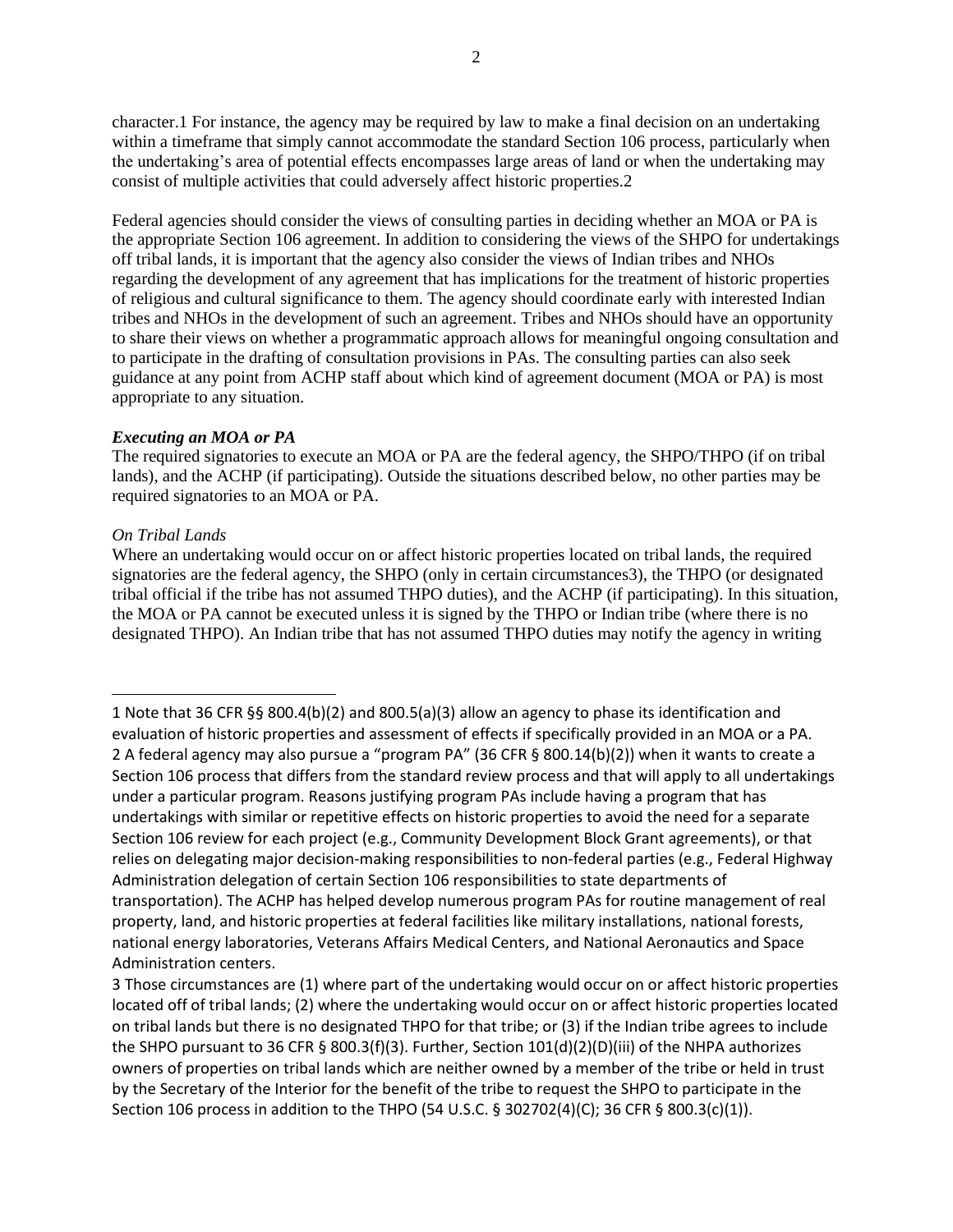that it is waiving its rights to execute an MOA for undertakings on its tribal lands (36 CFR §  $800.2(c)(2)(ii)(F)$ ). Required signatories have the ability to amend or terminate the agreement.

#### *Off Tribal Lands*

Where an undertaking would not occur on or affect historic properties located on tribal lands, the required signatories to an MOA or PA are the federal agency, the SHPO, and the ACHP (if participating). A THPO, Indian tribe, or NHO may be asked to sign as an invited signatory in this situation, and in particular, should be if assigned any responsibilities under the terms of the agreement. Federal agencies are also encouraged to invite Indian tribes or NHOs that attach religious and cultural significance to affected historic properties to sign the MOA or PA as invited signatories. The refusal of any invited signatory to sign an MOA or PA does not prevent it from being executed. Once an invited signatory signs an MOA or PA, it has the same ability to amend or terminate the agreement as the required signatories. Indian tribes and NHOs may also be asked to sign the MOA or PA as concurring parties. Concurring parties do not have the ability to amend or terminate the agreement.

#### *Concluding Section 106 Review*

When the Section 106 process concludes with an executed MOA or PA (either a project or program PA), such an agreement is legally binding on the agency (see Section 110(l) of the NHPA (54 U.S.C. § 306114)). Such an agreement "shall govern the undertaking and all its parts." As such, the agreement must be written carefully and clearly so that everyone understands what it calls for and the agency is able to fully carry out all legal obligations to which it has agreed.

In the rare case where the consulting parties cannot reach agreement on an MOA, a required signatory may terminate consultation and request formal comments from the ACHP (see 36 CFR § 800.7). If there is a failure to reach agreement on the terms of the PA, the final resolution of the Section 106 process will likely differ depending on whether the agency is pursuing a project PA or a program PA.

#### *Consultation Agreements between Federal Agencies and Indian Tribes or NHOs*

The Section 106 regulations at 36 CFR §  $800.2(c)(2)(ii)(E)$  provide for the development of agreements between federal agencies and Indian tribes or NHOs to tailor how consultation between those parties may be carried out. Such agreements are often not project-specific but instead are usually more general and are focused on the relationship between the agency and the Indian tribe or NHO. This type of agreement can cover all aspects of the consultation process with the tribe or NHO and could grant an Indian tribe or NHO additional rights to participate or concur in agency decisions in the Section 106 process beyond those specified in the regulations. A number of federal agencies have entered into such agreements with Indian tribes as a means not only to ensure that consultation would be carried out to the satisfaction of both parties but also as a workload management tool. Agreements can outline the areas of a state or region in which an Indian tribe or NHO has an interest or the types of undertakings that might not require consultation with the Indian tribe or NHO. Determining the types of undertakings and the potential geographic project areas on which an Indian tribe or NHO wants to be consulted, and how that consultation will take place can lead to tremendous efficiencies for both the federal agency and the Indian tribe or NHO.

The only restriction on the scope of such agreements is that the role of other parties in the Section 106 review process may not be modified without their consent. These consultation agreements differ from MOAs and PAs as they do not address the full range of the agency's consultation responsibilities with other parties nor do they modify or conclude the agency's Section 106 compliance. Consultation agreements are a tool to help the agency and the Indian tribe or NHO work better together in the Section 106 context. They can establish protocols for carrying out tribal or NHO consultation, including how the agency will address tribal or NHO concerns about confidentiality of sensitive information.